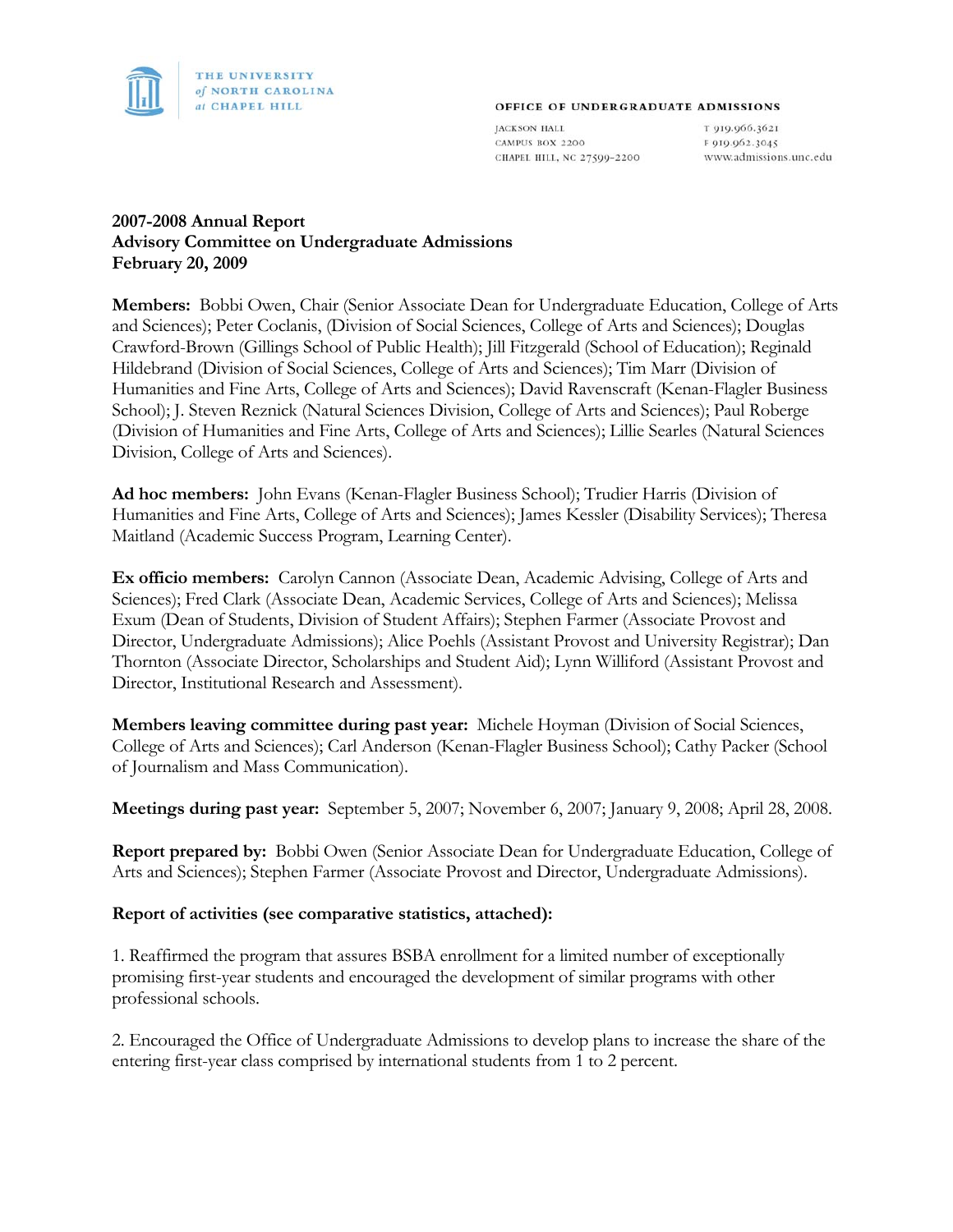3. Approved the establishment of a faculty committee to oversee the awarding of transfer credit for courses attempted at colleges and universities outside the United States (see attached).

4. Approved a pilot program that will guarantee eventual transfer admission for a small number of students who were not admitted into the first-year class, provided certain conditions are met (see attached; the program was subsequently delayed until Fall 2009).

5. Discussed ways in which prospective students might be more effectively introduced to the University's academic strengths and opportunities.

6. Discussed the Carolina College Advising Corps, which aims to increase college-going rates across North Carolina by placing recent UNC-Chapel Hill graduates as college advisers statewide.

7. Received the profile of the class entering in Fall 2007 semester; results from the Fall 2007 admittedstudent survey; updates on Fall 2008 applications and admissions; and preliminary findings from the enrollment-growth study conducted by the Art & Science Group.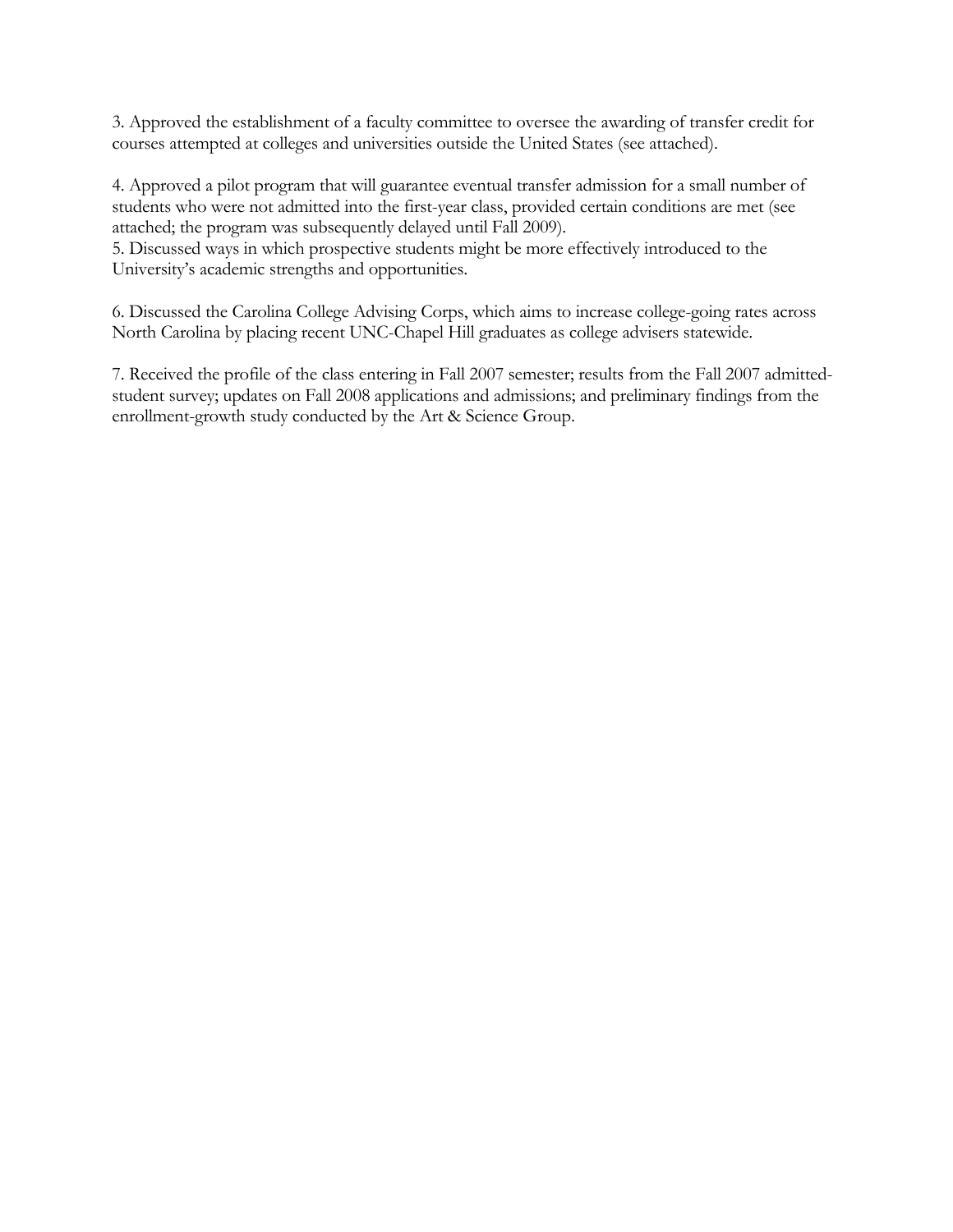#### **Faculty Advisory Committee on Undergraduate Admissions**

### **Draft Proposal: International Transfer Applicants and Transfer Credit April 30, 2008**

**Purpose.** This proposal aims to streamline the process through which students at foreign colleges and universities apply for undergraduate admission to Carolina and have their courses evaluated for transfer credit. The goals are to increase applications from qualified candidates who would bring global experiences and perspectives to the University, and to facilitate the successful enrollment of these students once admitted.

**Background.** Currently, three obstacles discourage such students from applying and enrolling. First, because these students attend postsecondary schools that are not accredited within the United States, their courses are assumed not to be transferable for credit at Carolina. Second, because their courses are assumed not to be transferable, these students are required to apply for first-year rather than for transfer admission. Third, even if these students apply and are admitted within the tougher first-year pool, they must then petition for transfer credit on a course-by-course and department-by-department basis. The process of petitioning is confusing and frustrating, since students may need to have courses evaluated by ten to twenty different departments, since each department employs different procedures and requires different kinds and degrees of documentation, and since few departments post publicly either their procedures or their requirements for documentation.

**Proposed procedures.** To remove these obstacles, we propose the following procedures:

- Students who wish to transfer from foreign colleges or universities will be strongly encouraged to seek a course-by-course evaluation of their transcripts from any of the member organizations within the National Association of Credential Evaluation Services (www.naces.org). NACES members are widely used by other colleges and universities within the U.S.; they are experts not only in evaluating foreign credit, but also in detecting forged documents and in ensuring that an academic institution is officially recognized by the appropriate authority within its home country.
- Students will be strongly encouraged to submit their course-by-course evaluations when they apply for admission to Carolina.
- If admitted, students will automatically have their course-by-course evaluations reviewed by the Office of Undergraduate Admissions, which will award credit based on rules currently in place for transferring credit from U.S. colleges and universities.

**Assessment.** For at least the first academic year following the adoption of these procedures, a committee composed of University faculty and administrators will assess transfer credits awarded in this manner by the Office of Undergraduate Admissions. This assessment committee, to be appointed by the chair of the Faculty Advisory Committee on Undergraduate Admissions, will be charged with determining whether entering students received appropriate credit for the courses they completed at foreign colleges and universities. At the end of the first academic year, and no later than Fall 2009 semester, the review committee will report its findings, along with any recommended changes, to the Faculty Advisory Committee on Undergraduate Admissions.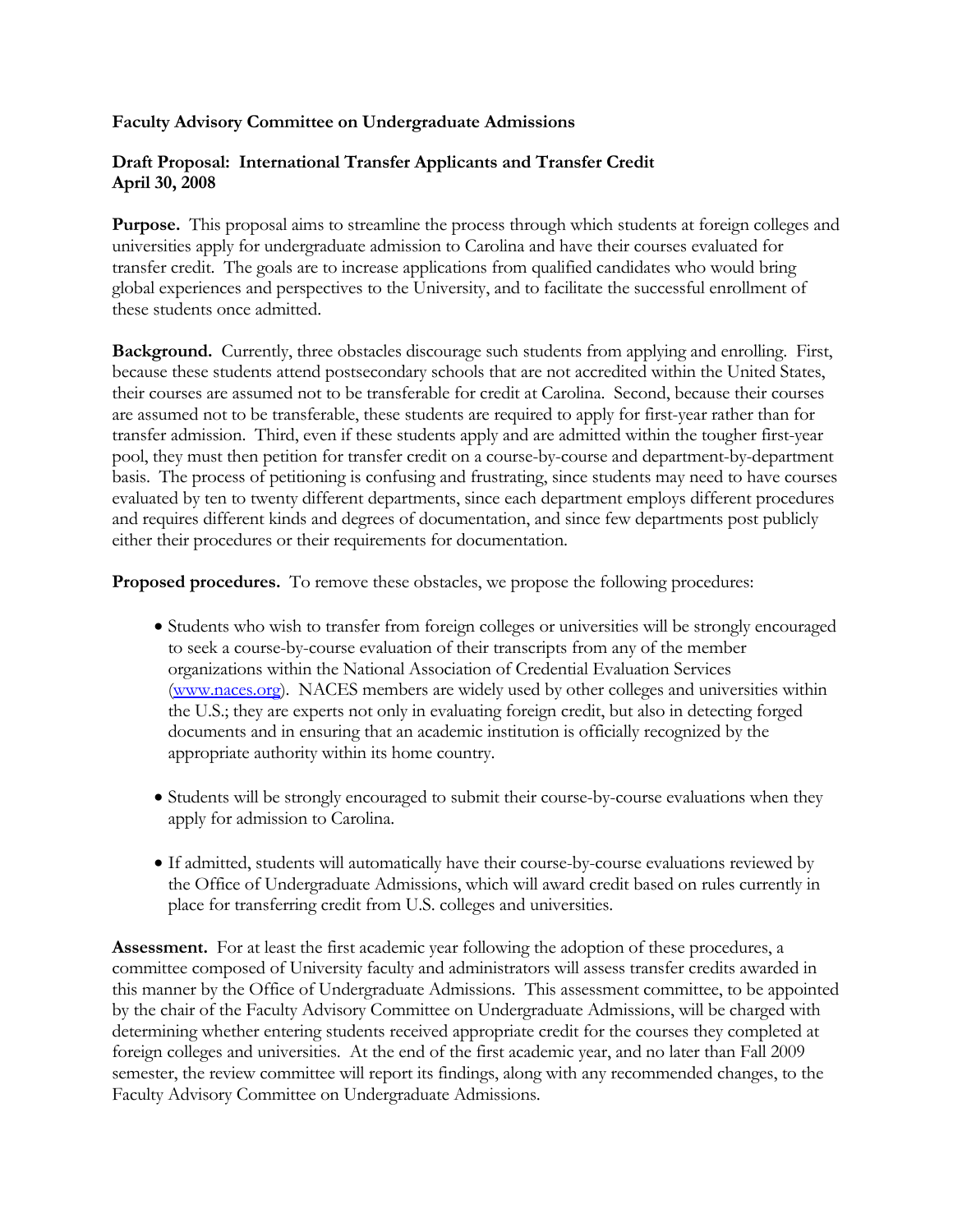#### **Faculty Advisory Committee on Undergraduate Admissions Draft Proposal: Pilot Program for Guaranteed Transfer Admission April 30, 2008**

**Purpose.** This proposed pilot aims to test whether unsuccessful first-year candidates who are guaranteed admission as sophomore transfers are more or less likely than other, similarly credentialed students to apply to and enroll at Carolina after one year of study elsewhere.

**Background.** Carolina currently receives applications from thousands of well-credentialed candidates who fall just short in the competition for first-year spaces. When these students are denied admission, they are encouraged to stay in contact with the Office of Undergraduate Admissions if they remain interested in Carolina and would like to transfer after one or two years elsewhere. Each year several hundred such students do reapply for admission as transfer students, and many are successful. But most of the best students do not reapply, even if their initial interest in Carolina is strong.

**Proposed pilot.** Planning for the pilot program will begin immediately and will involve students who applied for Fall 2008 first-year admission.

- Once all decisions about the first-year waiting list have been made, the Office of Undergraduate Admissions will choose fifty students who will not be admitted—thirty North Carolinians and twenty out-of-state students.
- These students will receive a letter declining their first-year admission but guaranteeing their admission for Fall 2009 as sophomore transfers, provided they complete no fewer than 30 transferable hours by August of that year in a rigorous course of study that parallels the firstyear curriculum at Carolina; earn a cumulative college grade-point average of 3.3 on a 4.0 scale; and conduct themselves as good citizens at the school where they enroll.
- Each student will be assigned to a specific admissions officer and invited to establish contact within one month of their receipt of the letter to discuss terms and next steps. This initial contact will emphasize that the student is under no obligation to enroll at Carolina; encourage the student to engage fully in the life of the school where he or she enrolls; and help the student understand the curriculum at Carolina and choose courses that will transfer successfully. Students will be strongly encouraged to stay in close contact with their admissions officers throughout their first year of study.
- Students will be required to submit the transfer application no later than March 1.

**Assessment.** The program will be evaluated by the Faculty Advisory Committee on Undergraduate Admissions after the pilot year. After reviewing such measures as application rates and yield, and after considering the average credentials of students enrolling through this program compared to those of other candidates in the transfer applicant pool, the committee may choose to continue, discontinue, or expand the program.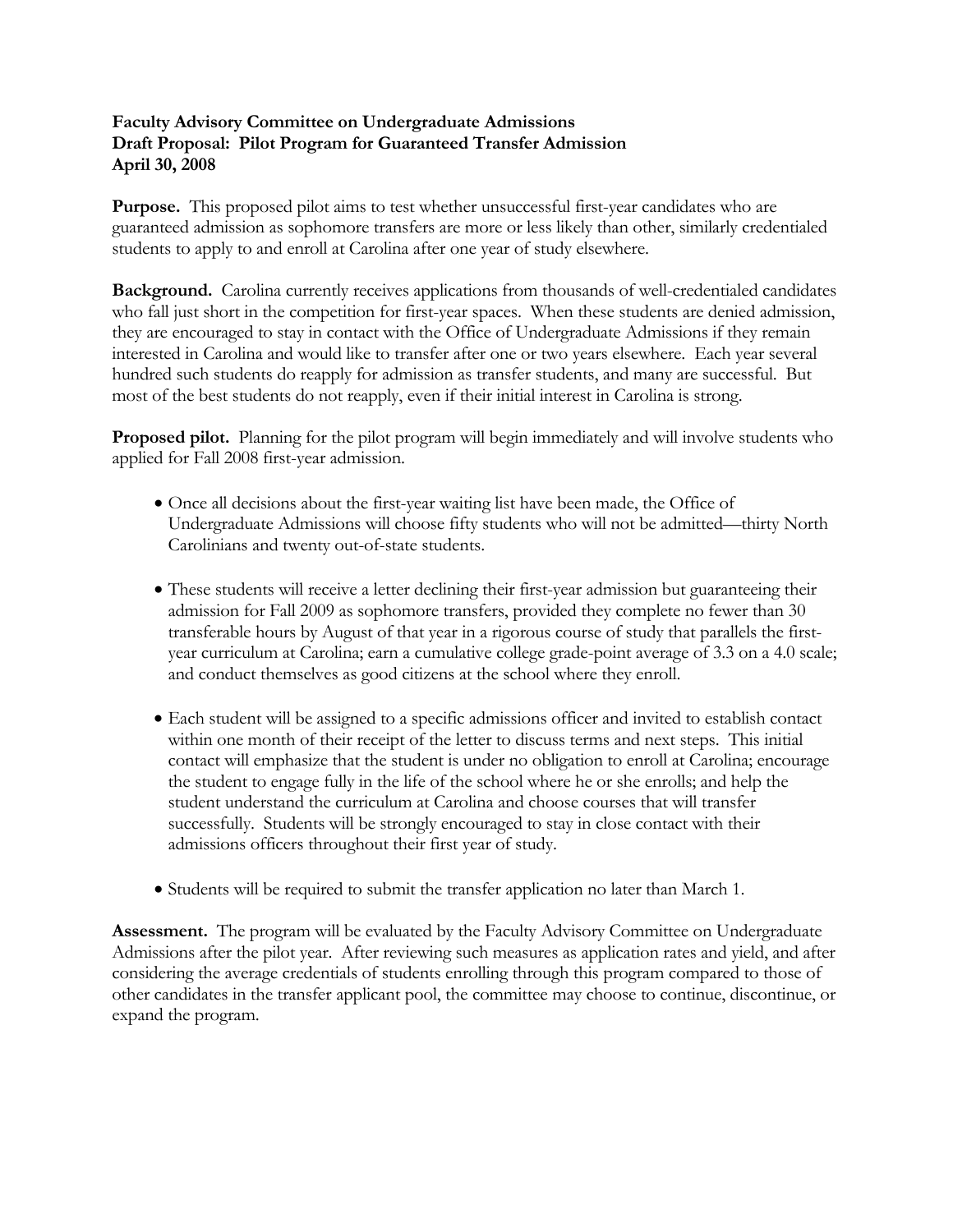## UNIVERSITY OF NORTH CAROLINA AT CHAPEL HILL First-Year and Transfer Class Data, 2004-2008

## I. Application Data

|                        |        |         | <b>APPLIED</b> |        |        |       | <b>ADMITTED</b> |       |         |       |         | <b>ENROLLED</b> |       |         |         |
|------------------------|--------|---------|----------------|--------|--------|-------|-----------------|-------|---------|-------|---------|-----------------|-------|---------|---------|
| <b>ALL FIRST-YEAR</b>  | 2004   | 2005    | 2006           | 2007   | 2008   | 2004  | 2005            | 2006  | 2007    | 2008  | 2004    | 2005            | 2006  | 2007    | 2008    |
| Total                  | 19,053 | 18.706  | 19,736         | 20,064 | 21,507 | 6,736 | 6,740           | 6,734 | 6,993   | 7,309 | 3,589   | 3,751           | 3,816 | 3,895   | 3,864   |
| % Change               | 6.39   | $-1.82$ | 5.51           | .66    | 7.19   | 4.55  | 0.00            | 0.00  | 3.85    | 4.52  | 2.08    | 4.51            | 1.73  | 2.07    | $-0.80$ |
| FIRST-YEAR BY CATEGORY | 2004   | 2005    | 2006           | 2007   | 2008   | 2004  | 2005            | 2006  | 2007    | 2008  | 2004    | 2005            | 2006  | 2007    | 2008    |
| In-State               | 7,981  | 8.107   | 8,838          | 9,155  | 9,287  | 4,565 | 4,644           | 4,559 | 4,551   | 4,586 | 2,931   | 3,104           | 3.110 | 3,132   | 3,097   |
| Out-of-State           | 11,072 | 10.599  | 10,898         | 10,909 | 12,220 | 2,171 | 2,096           | 2,175 | 2,442   | 2,723 | 658     | 647             | 706   | 763     | 767     |
| African-American       | 2,209  | 2,138   | 2,471          | 2,301  | 2,556  | 812   | 804             | 823   | 804     | 836   | 404     | 416             | 470   | 434     | 417     |
| Asian-American         | .768   | 1,826   | 1,970          | 2,239  | 2,584  | 573   | 567             | 617   | 709     | 807   | 272     | 260             | 287   | 302     | 335     |
| Native-American        | 117    | 111     | 98             | 105    | 108    | 62    | 58              | 50    | 53      | 58    | 33      | 39              | 32    | 35      | 31      |
| Hispanic               | 754    | 747     | 833            | 860    | 1,111  | 343   | 371             | 400   | 446     | 504   | 130     | 164             | 205   | 221     | 218     |
| <b>ALL TRANSFER</b>    | 2004   | 2005    | 2006           | 2007   | 2008   | 2004  | 2005            | 2006  | 2007    | 2008  | 2004    | 2005            | 2006  | 2007    | 2008    |
| Total                  | 2,996  | 3,101   | 3,019          | 3,106  | 3,215  | ,231  | .244            | ,244  | 1,178   | .253  | 835     | 828             | 894   | 874     | 892     |
| % Change               | 4.50   | 3.50    | $-2.64$        | 2.88   | 3.51   | 3.62  | 1.05            | 0.00  | $-5.31$ | 6.37  | $-3.47$ | $-0.84$         | 7.97  | $-2.23$ | 2.06    |

## II. First-Year Class: Secondary-School Background

|                     | 2004  | 2005  | 2006  | 2007  | 2008  |
|---------------------|-------|-------|-------|-------|-------|
| In-State Public     | 2.498 | 2.614 | 2.615 | 2.569 | 2.614 |
| Out-of-State Public | 457   | 438   | 449   | 506   | 488   |
| Private/Parochial   | 522   | 571   | 587   | 592   | 640   |
| Foreign/DOD         | 35    | 30    | 39    | 47    | 44    |
| Other               | 77    | 98    | 126   | 181   | 78    |

# III. First-Year Class: Sex

|       | 2004 | 2005                              | 2006 | 2007 | 2008 |
|-------|------|-----------------------------------|------|------|------|
| Men   |      | 1.490  1.481  1.526  1.546  1.588 |      |      |      |
| Women |      | 2,099 2,270 2,290 2,349 2,276     |      |      |      |

# IV. First-Year Yield (Percentage of Those Admitted Who Enrolled)

|                     | 2004 | 2005 | 2006 | 2007 | 2008 |
|---------------------|------|------|------|------|------|
| All Freshmen        | 53   | 56   | 57   | 56   | 53   |
| In-State            | 64   | 67   | 68   | 69   | 68   |
| Out-of-State        | 30   | 31   | 33   | 31   | 28   |
| Out-of-State Alumni | 45   | 52   | 47   | 50   | 48   |